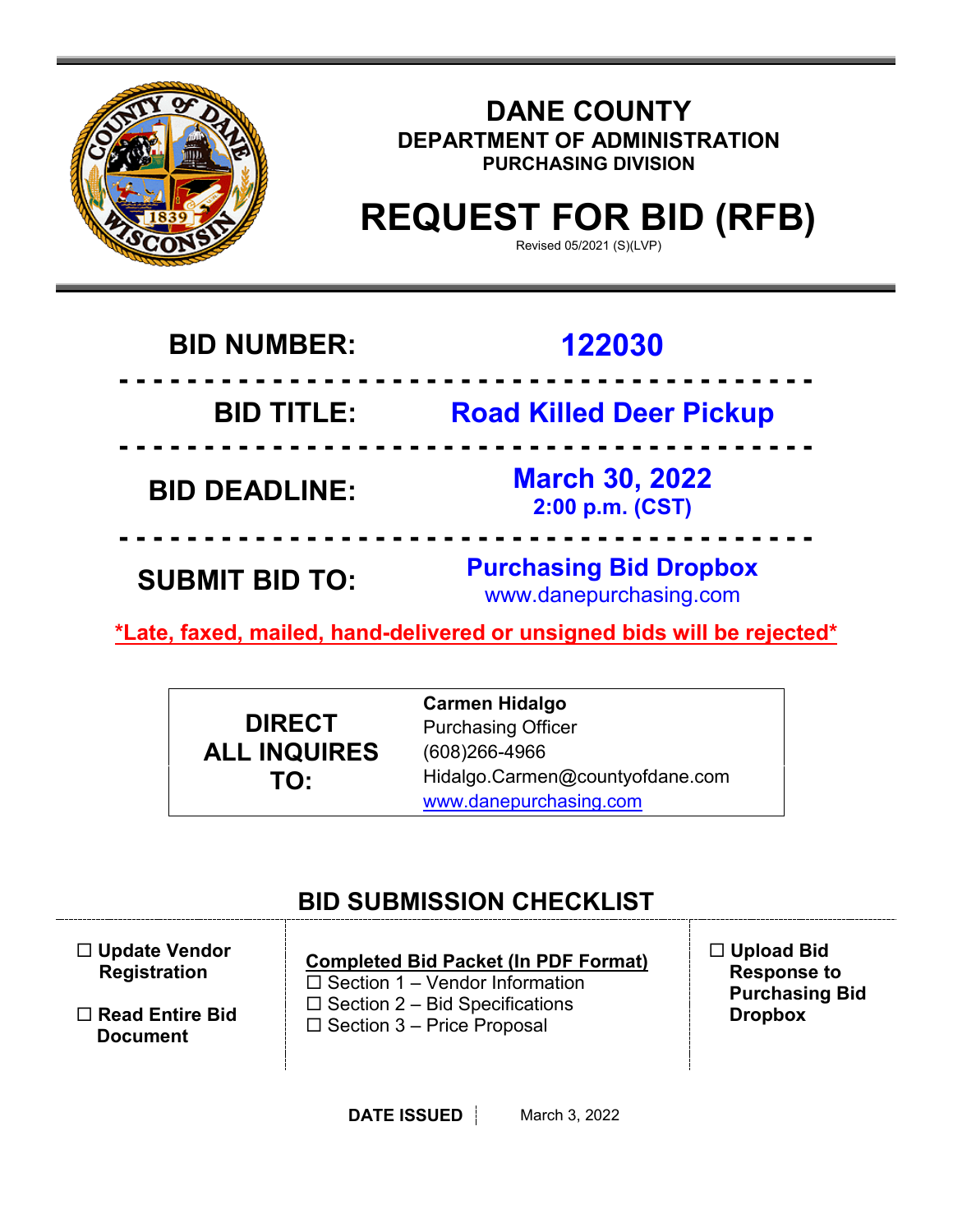## **VENDOR INFORMATION**

#### **VENDOR NAME:**

| Vendor Information (address below will be used to confirm Local Vendor Preference) |                  |  |  |  |  |
|------------------------------------------------------------------------------------|------------------|--|--|--|--|
| <b>Address</b>                                                                     |                  |  |  |  |  |
| <b>City</b>                                                                        | County           |  |  |  |  |
| <b>State</b>                                                                       | $Zip+4$          |  |  |  |  |
| <b>Vendor Rep. Name</b>                                                            | <b>Telephone</b> |  |  |  |  |
| <b>Title</b>                                                                       |                  |  |  |  |  |
| <b>Email</b>                                                                       |                  |  |  |  |  |
| Dane County Vendor #                                                               |                  |  |  |  |  |

**Local Vendor Preference**<br>(*Reference General Guidelines #1.6*) *(Reference General Guidelines #1.6)* **Local Content Vendor Preference Locally Based & Owned Vendor Locally Operated Vendor Non-Locally Operated Vendor No Local Vendor Preference**

**Does Not Apply To This Bid** *(Reference General Guidelines #1.7)*

**Cooperative Purchasing** *(Reference General Guidelines #1.8)*

 $\Box$  I agree to furnish the commodities or services of this bid to municipalities and state agencies.  $\Box$  I do not agree to furnish the commodities or services of this bid to municipalities and state agencies.

#### **Fair Labor Practice Certification** *(Reference General Guidelines #1.9)*

 Vendor has not been found by the National Labor Relations Board ("NLRB") or the Wisconsin Employment Relations Commission ("WERC") to have violated any statute or regulation regarding labor standards or relations in the seven years prior to the date this bid submission is signed.

 $\Box$  Vendor has been found by the National Labor Relations Board ("NLRB") or the Wisconsin Employment Relations Commission ("WERC") to have violated any statute or regulation regarding labor standards or relations in the seven years prior to the date this bid submission is signed.

| Addenda – we hereby acknowledge receipt, review and use of the following addenda, if applicable. |                    |                    |             |
|--------------------------------------------------------------------------------------------------|--------------------|--------------------|-------------|
| $\Box$ Addendum #1 $\Box$ Addendum #2                                                            | $\Box$ Addendum #3 | $\Box$ Addendum #4 | $\Box$ None |

#### **Signature Affidavit**

In signing this bid, we certify that we have not, either directly or indirectly, entered into any agreement or participated in any collusion or otherwise taken any action in restraint of free competition; that no attempt has been made to induce any other person or firm to submit or not to submit a bid; that this bid has been independently arrived at without collusion with any other bidder, competitor or potential competitor; that this bid has not been knowingly disclosed prior to the opening of bids to any other bidder or competitor; that the above statement is accurate under penalty of perjury.

The undersigned, submitting this bid, hereby agrees with all the terms, conditions, and specifications required by the County in this Request for Bid, and declares that the attached bid and pricing are in conformity therewith.

**Signature:** \_\_\_\_\_\_\_\_\_\_\_\_\_\_\_\_\_\_\_\_\_\_\_\_\_\_\_\_\_ **Title:** \_\_\_\_\_\_\_\_\_\_\_\_\_\_\_\_\_\_\_\_\_

**Printed Name:** \_\_\_\_\_\_\_\_\_\_\_\_\_\_\_\_\_\_\_\_\_\_\_\_\_\_ **Date:** \_\_\_\_\_\_\_\_\_\_\_\_\_\_\_\_\_\_\_\_\_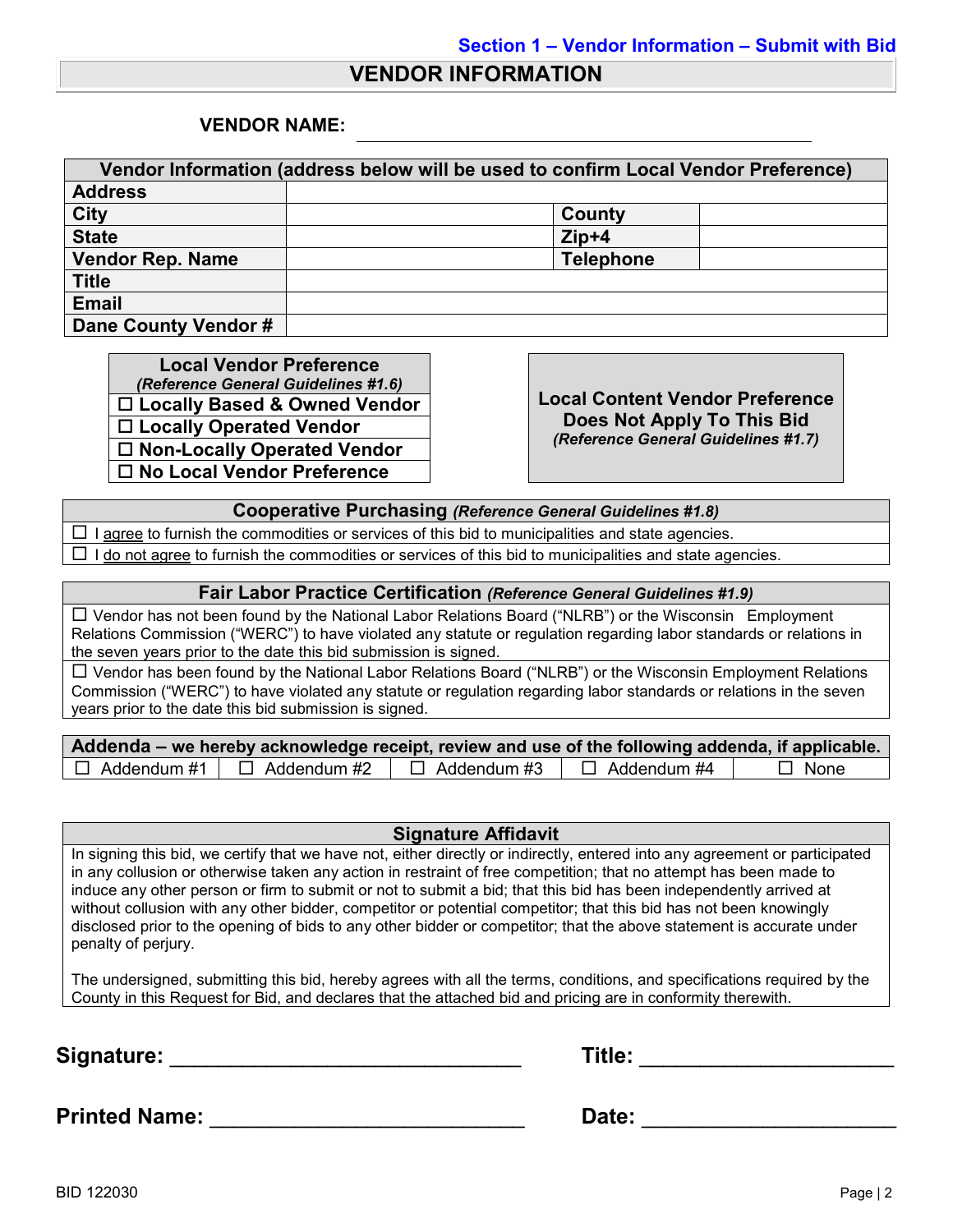## **BID AND SPECIFICATION OVERVIEW**

Dane County as represented by the Purchasing Division will accept bids for the purchase of specified item(s) as described within this document.

**Specification Compliance:** Bidder shall complete every space in the area provided with either a check mark to indicate the item being bid is exactly as specified **(Yes),** or deviates from bid specification **(No).** Any deviation from the minimum specifications stated herein must be identified in detail in the Specifications Deviations section of the bid and must include a description of how the proposed item(s) differ from the bid requirements, along with detailed justification for such deviation. Bidder shall include photos and schematics as necessary, for complete clarification.

The specifications below describe an acceptable product. Minor variations in specification may be accepted if, in the opinion of County staff, they do not adversely affect the quality, maintenance or performance of the item(s). Dane County reserves the right to accept or reject any and all bids, to waive informalities and to choose the bid that best meets the specifications and needs of the County.

**Term:** The contract shall be effective on the date indicated on the Dane County purchase order or the Dane County contract execution date and shall run for one year from the date with options by mutual agreement of the County and Contractor, to renew for four (4) additional one year periods.

If applicable, any renewal terms are not automatic extensions. Vendor performance may be taken into consideration in the decision by the contracting agencies and the Purchasing Division to either continue this contract into each possible renewal term or to terminate and re-bid this contract.

Anticipated Start Date: April 1, 2022

Term 1: April 1, 2022 – December 31, 2022 Term 2: January 1, 2023 - December 31, 2023 Term 3: January 1, 2024 – December 31, 2024 Term 4: January 1, 2025 – December 31, 2025 Term 5: January 1, 2026 – December 31, 2026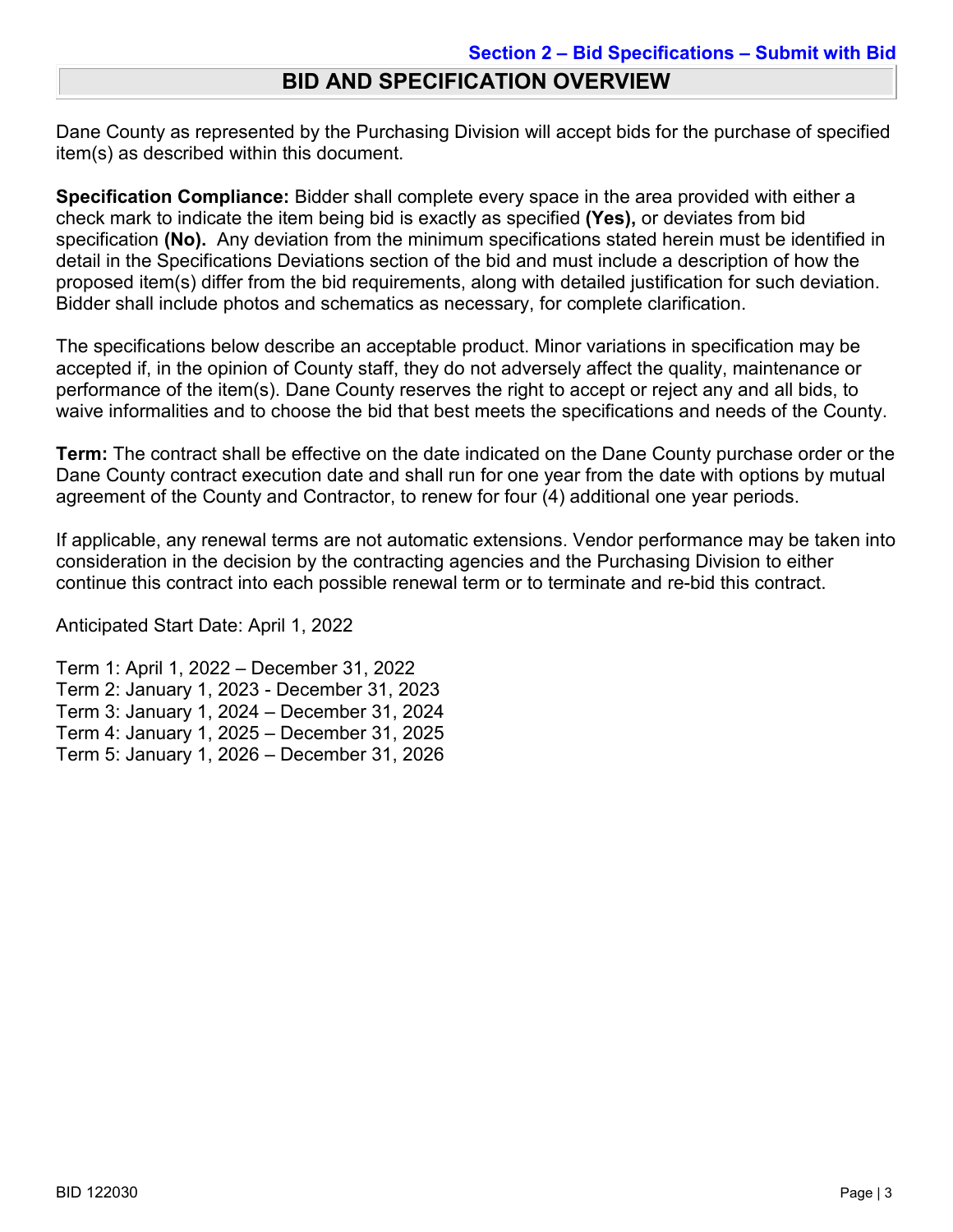## **BID AND SPECIFICATION OVERVIEW**

## **SCOPE OF PROJECT:**

The scope of this project covers the pickup and disposal of dead deer carcasses in the road right of way. When a deer is hit and killed by an automobile and it falls within the highway right of way, citizens who have a safety concern about the carcass generally contact the county law enforcement nonemergency number to report the carcass location. Once known, the county provides the carcass location to a contractor for pickup and disposal. Dane County is in the CDW zone and requires that all carcasses be removed and transported to an approved landfill. **Carcasses may be not be pulled off of the roadway surface and left to decompose**.

#### **Car Killed Deer Estimated Pickup Numbers for Dane County**

The table below lists the monthly pickup numbers for the last year. This is no guarantee of the number of deer carcasses which will need to be picked up during subsequent years.

| $21 \mid 21$ |   |                    |  | Mar   Apr   May   Jun   July   Aug   Sept   Oct   Nov   Dec   Jan   Feb<br>    21   21   21   21   21   21 |  | 21   22            | - 22 |
|--------------|---|--------------------|--|------------------------------------------------------------------------------------------------------------|--|--------------------|------|
| 24           | 9 | $\vert$ 16 $\vert$ |  | 15   11   10   13                                                                                          |  | $16$   $12$   $12$ |      |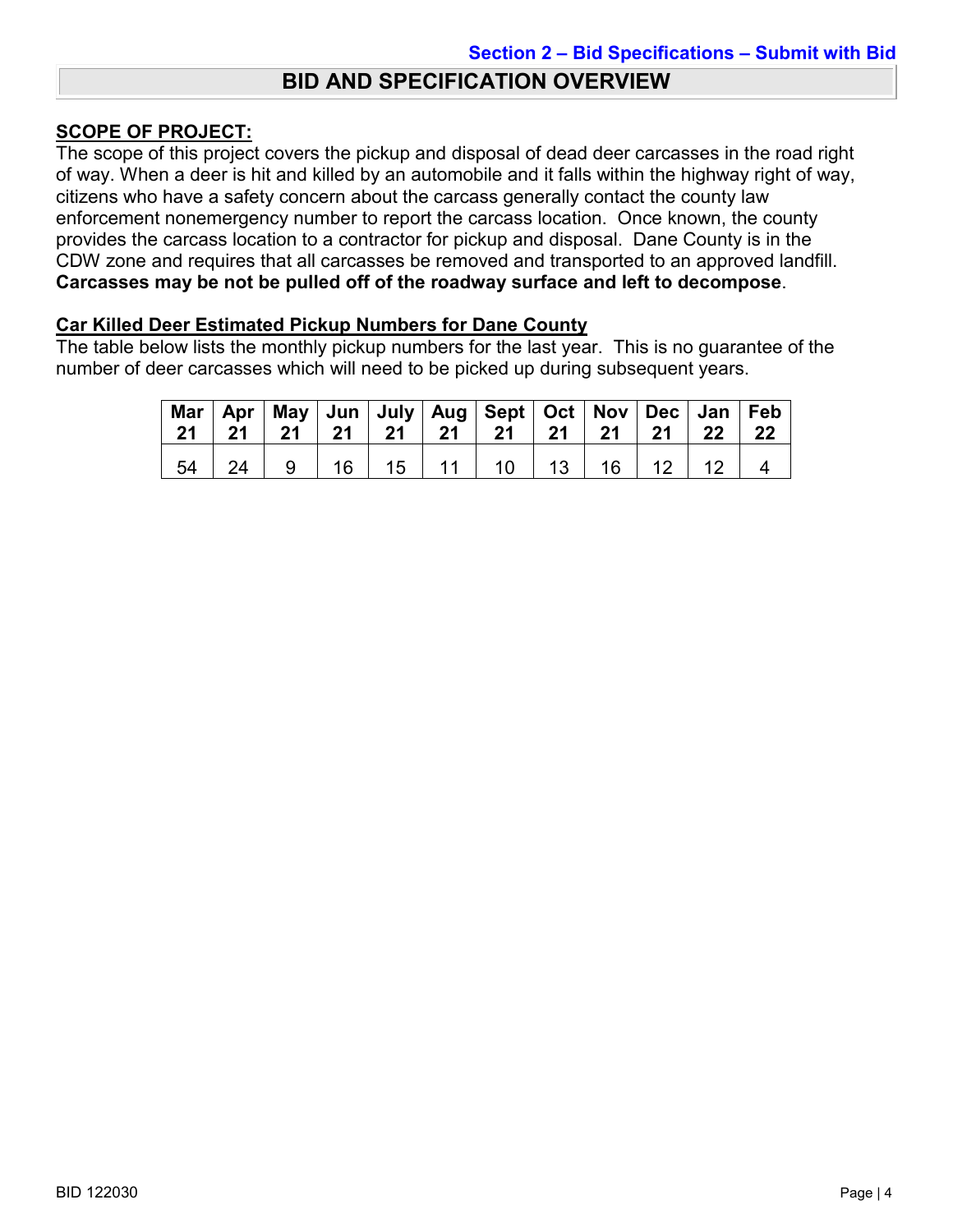## **BID SPECIFICATIONS RFB 122030 – Road Killed Deer Pick Up**

| #               | <b>Description</b>                                                                                                                                                                                                                                                                                                                           |                                                                                                                                        |               |              |  |
|-----------------|----------------------------------------------------------------------------------------------------------------------------------------------------------------------------------------------------------------------------------------------------------------------------------------------------------------------------------------------|----------------------------------------------------------------------------------------------------------------------------------------|---------------|--------------|--|
| 1               | <b>General Requirements</b>                                                                                                                                                                                                                                                                                                                  | <b>Spec Compliance</b>                                                                                                                 |               |              |  |
| $\overline{2}$  | Minimum of 2 years experience providing similar services as<br>specified in this request for bid                                                                                                                                                                                                                                             |                                                                                                                                        | $\square$ YES | $\square$ NO |  |
| 3               | Access to all necessary equipment. Dane County will not provide<br>equipment or vehicle necessary for removal                                                                                                                                                                                                                                | $\Box$ YES                                                                                                                             | $\square$ NO  |              |  |
| 4               | Organizational capacity to complete all specifications listed within<br>this bid.                                                                                                                                                                                                                                                            |                                                                                                                                        | $\square$ YES | $\square$ NO |  |
| 5               | All work listed shall be performed in a thorough and professional<br>manner and in accordance with accepted industry methods and<br>practices                                                                                                                                                                                                |                                                                                                                                        | $\square$ YES | $\square$ NO |  |
| $6\phantom{1}$  | All work shall be in strict compliance with all local and state codes,<br>ordinances, laws, and policies.                                                                                                                                                                                                                                    |                                                                                                                                        | $\square$ YES | $\square$ NO |  |
| $\overline{7}$  | Any work found to be in any way defective or unsatisfactory shall be<br>corrected by the Provider at its own expense at the order of the<br>County.                                                                                                                                                                                          |                                                                                                                                        | $\square$ YES | $\square$ NO |  |
| 8               | The County also reserves the right to contract out services not<br>satisfactorily completed and to purchase substitute services<br>elsewhere.                                                                                                                                                                                                | $\square$ YES                                                                                                                          | $\square$ NO  |              |  |
| 9               | The County reserves the right to charge the vendor with any or all<br>costs incurred or retain/deduct the amount of such costs incurred<br>from any monies due or which may become due under this<br>contract.                                                                                                                               | $\square$ YES                                                                                                                          | $\square$ NO  |              |  |
| 10              | <b>Pick Up Schedule</b>                                                                                                                                                                                                                                                                                                                      | <b>Spec Compliance</b>                                                                                                                 |               |              |  |
| 11              | Disposal of deer carcasses shall be completed no later than two<br>business days after receiving a report from the Dane County<br>Highway Department not counting the day of the report.                                                                                                                                                     | $\square$ YES                                                                                                                          | $\square$ NO  |              |  |
| 12 <sup>2</sup> | Contractors are not required to dispose of deer carcasses on the<br>weekend or on Holidays, but they may do so if they so choose.<br>Holidays are defined as the following:<br>New Year's Day, Memorial Day, July 4th, Labor Day, Thanksgiving<br>and the Friday following Thanksgiving, Christmas Eve, Christmas<br>Day and New Year's Eve. | $\square$ YES                                                                                                                          | $\square$ NO  |              |  |
| 13              | The contractor is not required to pick up a deer carcass on July $4th$ ,<br>but if the two business day period were to fall on July $4th$ then the<br>contractor only has one business day to dispose of the carcass.<br>This is due to the fact that July 4 <sup>th</sup> is in the middle of summer.                                       | $\square$ YES                                                                                                                          | $\square$ NO  |              |  |
| 14              | Contractor will adhere to Pick Up Schedule:<br><b>Day Carcass</b><br><b>Reported</b><br>to Contractor<br>Monday<br>Tuesday<br>Wednesday<br>Thursday<br>Friday<br>Saturday<br>Sunday                                                                                                                                                          | <b>Day Carcass Shall Be</b><br>Picked Up (by end of day)<br>Wednesday<br>Thursday<br>Friday<br>Monday<br>Tuesday<br>Tuesday<br>Tuesday | $\square$ YES | $\square$ NO |  |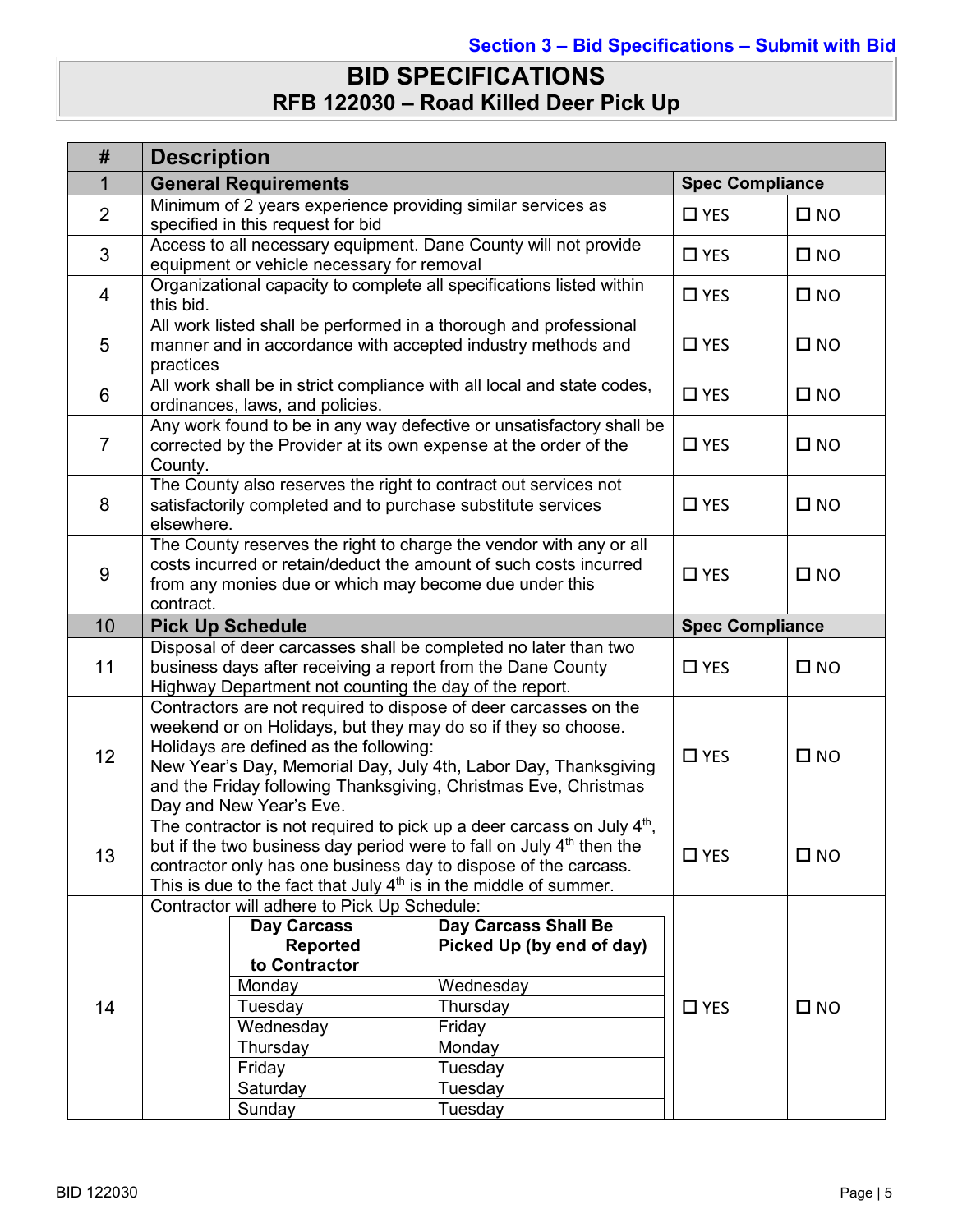## **Section 3 – Bid Specifications – Submit with Bid**

| 15 | <b>Pickup Safety</b>                                                                                                                                                                                                                                            | <b>Spec Compliance</b> |              |
|----|-----------------------------------------------------------------------------------------------------------------------------------------------------------------------------------------------------------------------------------------------------------------|------------------------|--------------|
| 16 | The successful contractor shall equip all vehicles used with lights or<br>lamps required by Section 347.26, Stats, and shall operate such<br>lights or lamps when stopping adjacent to a public highway.                                                        | $\square$ YES          | $\square$ NO |
| 17 | <b>Disposal Requirements</b>                                                                                                                                                                                                                                    | <b>Spec Compliance</b> |              |
| 18 | Dane County is a CWD affected county. Dane County will only<br>authorize disposal of the deer carcasses at a DNR Licensed<br>Landfill.                                                                                                                          | $\Box$ YES             | $\square$ NO |
| 19 | An original landfill receipt for deer carcass disposal must be<br>submitted with the invoice. No payments will be issued for<br>carcasses that do not have a landfill receipt.                                                                                  | $\square$ YES          | $\square$ NO |
| 20 | <b>Communication Requirements</b>                                                                                                                                                                                                                               | <b>Spec Compliance</b> |              |
| 21 | Dane County will send an email report every Tuesday and<br>Thursday, except Holidays, with a list showing location of deer to be<br>picked up. The report will be in excel format similar to what is<br>shown in Attachment A - Car Killed Deer Pick-Up Report. | $\square$ YES          | $\square$ NO |
| 22 | Contractor will be required to return the report with pick-up dates by<br>Tuesday of the week following receipt from the County. The<br>returned report will include the pick-up date or an explanation of<br>why the deer could not be picked up.              | $\square$ YES          | $\square$ NO |
| 23 | Contractor must have a computer with e-mail account in order to<br>receive notification of deer carcasses, and to receive<br>communications from the Department.                                                                                                | $\square$ YES          | $\square$ NO |
| 24 | The e-mail account shall be checked every business day by the<br>contractor.                                                                                                                                                                                    | $\square$ YES          | $\square$ NO |
| 25 | Contractor must have a turned on cell phone in each vehicle<br>being used for this contract                                                                                                                                                                     | $\square$ YES          | $\square$ NO |
| 26 | Contractors are required to have working voice mail and/or<br>answering machines.                                                                                                                                                                               | $\square$ YES          | $\square$ NO |
| 27 | Contractors are required to respond to voice mail messages left by<br>the Department within 24 hours, if a response is requested                                                                                                                                | $\square$ YES          | $\square$ NO |
| 28 | Contractors are required to check messages on fax/voice<br>mail/answering machines/e-mails every business day to determine<br>if new deer carcasses have been reported.                                                                                         | $\square$ YES          | $\square$ NO |
| 29 | If no notification of a deer carcass is received from Dane<br>County in a two business day period, then the Contractor is<br>required to call the appropriate county department the next day<br>to determine if any deer carcasses have been reported           | $\square$ YES          | $\square$ NO |
| 30 | <b>Basis of Payment</b>                                                                                                                                                                                                                                         | <b>Spec Compliance</b> |              |
| 31 | Car killed deer pick-up will be paid for by each deer picked up as<br>reported by Dane County and properly disposed at a WisDNR<br>approved landfill.                                                                                                           | $\square$ YES          | $\square$ NO |
| 32 | To qualify for payment the contractor must submit weekly pick-<br>up reports (Attachment A), an invoice that matches the pick-up<br>reports and landfill receipt for the disposal of deer.                                                                      | $\square$ YES          | $\square$ NO |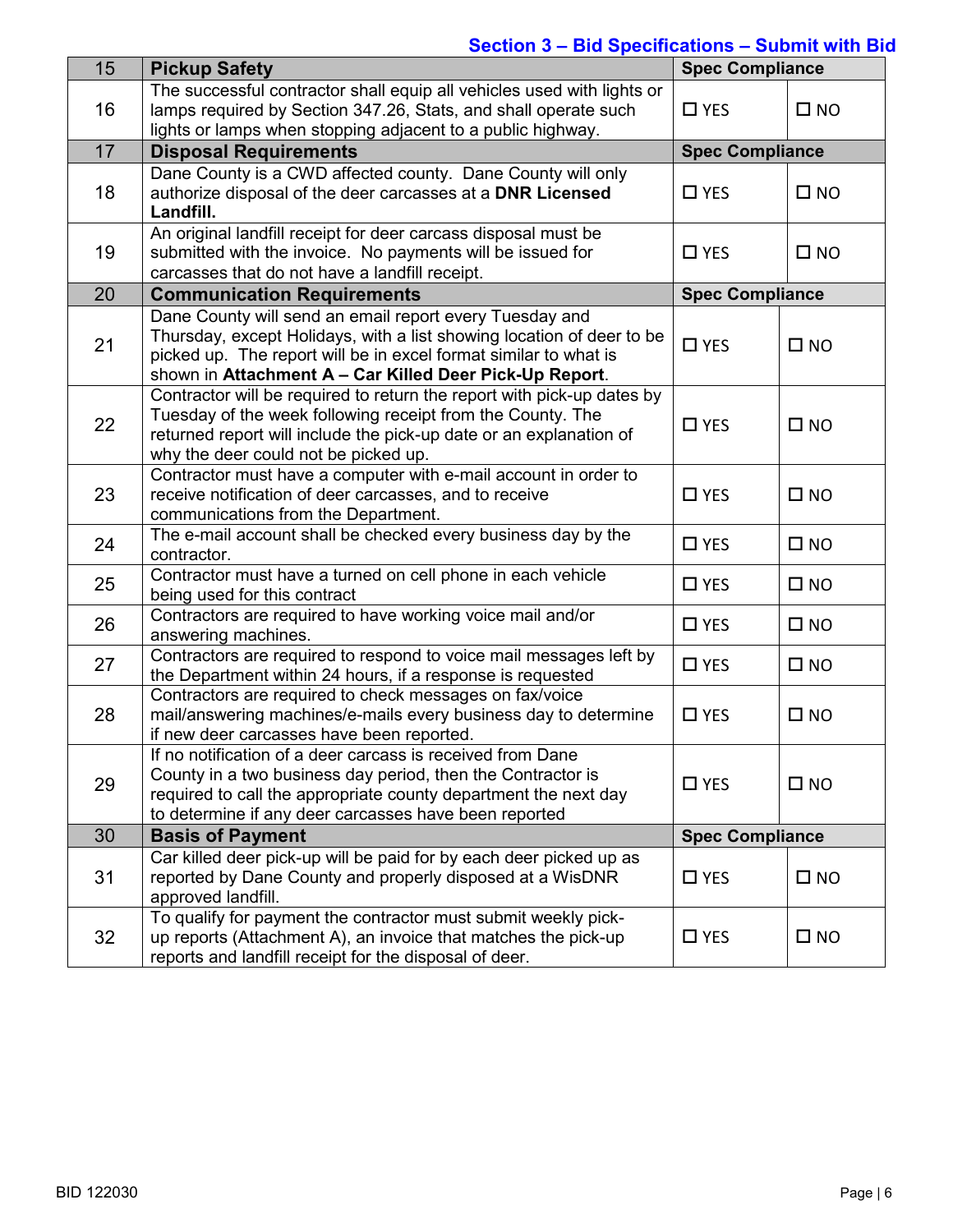## **SPECIFICATION DEVIATIONS**

| <b>Check One:</b><br>No deviations from bid specifications<br>$\Box$<br>$\Box$<br>Deviations from the bid specifications are present - see list below |                              |  |  |  |
|-------------------------------------------------------------------------------------------------------------------------------------------------------|------------------------------|--|--|--|
| Item#                                                                                                                                                 | <b>Deviation Explanation</b> |  |  |  |
|                                                                                                                                                       |                              |  |  |  |
|                                                                                                                                                       |                              |  |  |  |
|                                                                                                                                                       |                              |  |  |  |
|                                                                                                                                                       |                              |  |  |  |
|                                                                                                                                                       |                              |  |  |  |
|                                                                                                                                                       |                              |  |  |  |
|                                                                                                                                                       |                              |  |  |  |
|                                                                                                                                                       |                              |  |  |  |
|                                                                                                                                                       |                              |  |  |  |
|                                                                                                                                                       |                              |  |  |  |
|                                                                                                                                                       |                              |  |  |  |
|                                                                                                                                                       |                              |  |  |  |
|                                                                                                                                                       |                              |  |  |  |
|                                                                                                                                                       |                              |  |  |  |
|                                                                                                                                                       |                              |  |  |  |
|                                                                                                                                                       |                              |  |  |  |